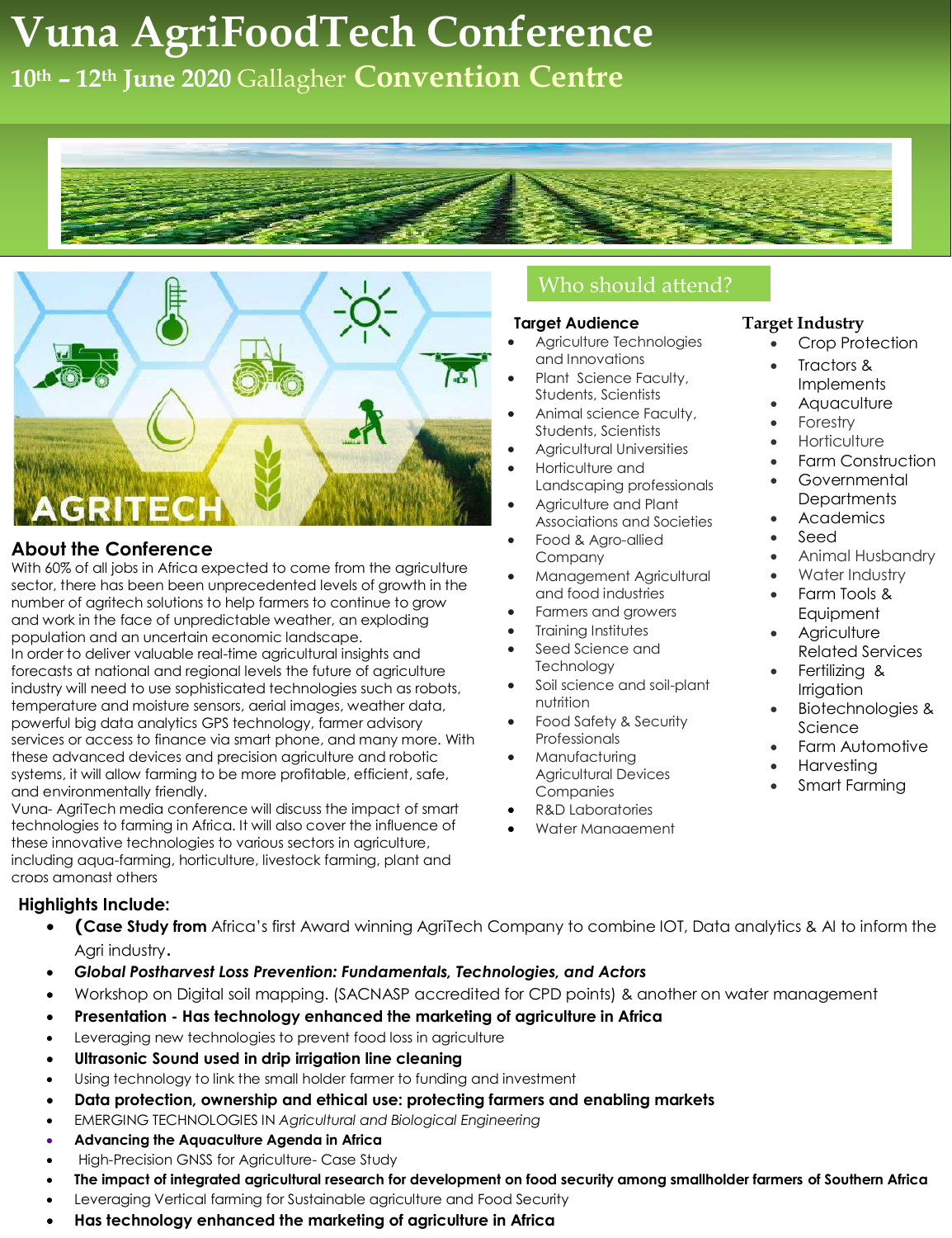# **Profiles of some of your Speakers**



33 years within the Southern African agricultural and experience extends over Anton Scheepers is a leading and highly respected agricultural economist and consultant based out of South Africa.Anton's

agricultural trading/food trading environment.Anton was a director within the Department of Agriculture where he spearheaded multiple trade and promotional initiatives until 2000.



comprise Marian Piers currently provides a consulting service and new entrar<br>Aguaculture porth**rough his company, African Fish Ltd. His clients** Aquaculture po and NGO spheres.

He is a widely recognized expert on Fisheries, Aquaculture and Environmental issues in Africa, with over 40 years of experience as a researcher and commercial aquaculturist. His main focus is on fish production within the SADC and COMESA regional groupings, and has worked extensively in South Africa, Mozambique, Swaziland, Namibia, Botswana, Zambia, Malawi, Kenya, Uganda, Ethiopia, Nigeria, Ghana and Sudan.



**Louis Meintjes He held the post of Chairperson of various community based organizations over the time and joined TAU SA in 1994. Since 1994 he held the position of Chairperson of the Cullinan Farmers Union, Chair of TAU SA Central region and Chairperson of TAU SA Economic committee. He held the post of elected Vice President of TAU SA for 3 years. He was elected as President of TAU SA in 2012 and held the post since then.**



**Adamou Nchange Kouotou, founder and CEO of Agrix Tech . He is an entrepreneurship lover who launched and worked with several startups since 2010. As entrepreneur, he have received several award for his accomplisments. Adamou was granted the Tony Elumelu Entrepreneur fellowship in 2016 and he was awarded the Kofi Annan Fellowship (KABSF) in 2018 as the recognition of the social impact of his initiatives in Africa.**



*Prof. Dr . Johannes Sauer (TUM) | Production and Resource Economics*

*Vice Dean of TUM School of Life Sciences Weihenstephan, Technical University of Munich*

*Head of Department Agricultural Production and Resource Economics at Technical University of Munich (TUM)*



*Johan Habig Senior Researcher Microbiology agritechnovation MicroLife Research Centre,*



#### *D eirdre Holcroft PhD, Holcroft Postharvest Consulting,* **Board member of The Postharvest Education Foundation**

Expertise on a wide range of fruits, vegetables, including fresh-cut or minimally processed produce, and ornamental crops. Clients include fruit, vegetable, and flower growers, freshcut processors, seed companies, tissue culture labs, packaging, technology providers, logistics resources, equipment suppliers, solar cold storage manufacturers, and trade groups. Clients located in USA, Europe and Africa.

Also worked in South Africa, both at University of Kwazulu-Natal and University of Stellenbosch as a lecturer.



#### **Prof.Megh R. Goyal, PhD, P.E.**

He is now a Retired Professor in Agricultural and Biomedical Engineering from the College of Engineering at University of Puerto Rico – Mayaguez Campus; and Senior Technical Editor-in-Chief in Agricultural and Biomedical Engineering for Apple Academic Press Inc. (CRC Press), USA. Father of Irrigation Engineering in Puerto Rico for the twentieth century" has received awards such as: Scientist of the Year, Blue Ribbon Extension Award, Research Paper Award, Nolan Mitchell Young Extension Worker Award, Agricultural Engineer of the Year.



•

Ms Bolo Ministry of Agriculture Botswana is a Space Scientist, Space for Women Ambassador to Botswana,

She has developed a Precise Crop Farming Geospatial Information System framework based on Unmanned Aerial Vehicle and GNSS data acquisition system. The framework will assist farmers to manage their farm activities.using GNSS technology, Space science, Space applications, geospatial information system and technology



*Dr Leanne Wiseman is Associate Director of Australian Centre for Intellectual Property in Agriculture (ACIPA) and an Associate Professor in Law at Griffith University, Brisbane Australia, Leanne was the lead Legal researcher on a large Australian Commonwealth Government funded research grant: Accelerating Precision Agriculture to Decision Agriculture, 2016-2018.*

Mr Arie van Ravenswaay - Western Cape Government Assistant Director: Innovation, Technology Design and Transfer Technology Transfer Services Office of the Chief Director: Research and Technology Development Department of Agriculture Western Cape Government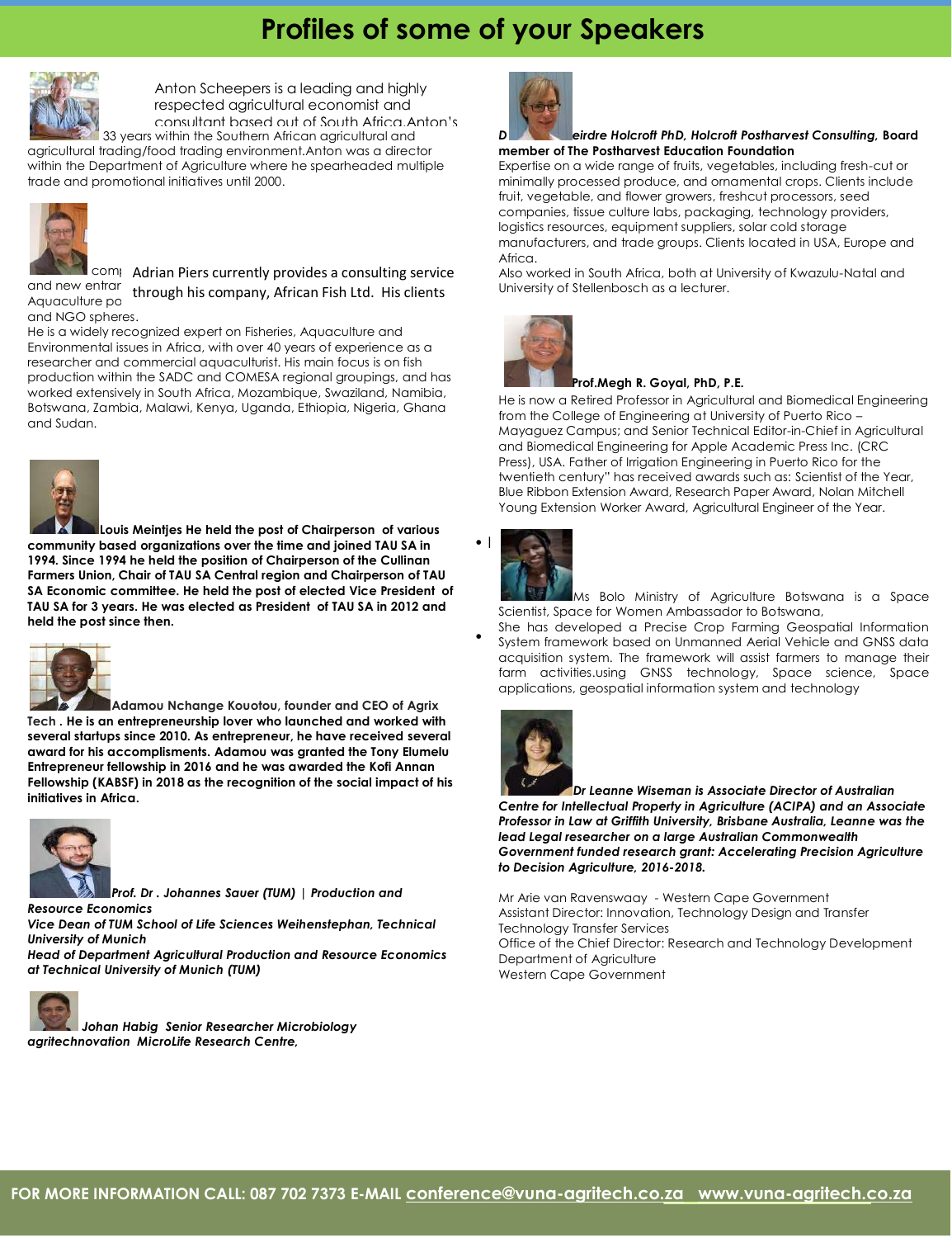### **Conference Outline** 0730-08:15 Registration **Day 1**

# **Management 08:15 – 09:00 Future of Farming in South Africa**

- Farming in South Africa Past to present
- Factors driving change in Agriculture
- Tendencies dictating the future
- South Africa realities
- The Future of Farming in South Africa

### *Louis Meintjes President of TAU SA*

### **09:00 – 09:45**

#### **Adoption of Digital Technologies in African Agriculture – Measures and Recommendations**

- Technology and Agricultural Development
- (Digital) Technology Adoption and Diffusion
- Basic Conditions for Digital Transformation
- Effects of (Digital) Technology Adoption
- Use of Digital Technologies in Agriculture in Africa

#### *Prof. Dr . Johannes Sauer (TUM) | Production and Resource Economics*

### *Vice Dean of TUM School of Life Sciences Weihenstephan, Technical University of Munich*

#### *Head of Department Agricultural Production and Resource Economics at Technical University of Munich (TUM)*

#### **09:45 – 10:15 Using technology to link the small holder farmer to funding and investment**

- Reasons why banks look at farming as a risky business venture.
- Complicated land tenure systems preventing farmers from use of land title deeds as collateral for bank loans.
- Strict requirement for banking history preventing farmers access to bank loans.
- The gap in banking policies from regulators no allowing banks to offer better management of the loans they offer to farmers.

#### *Peter Wafula CEO Crowdy AgriTech is a former bank and microfinance professional. Crowdy AgriTech is a tech startup company that enables smallholder farmers to get financing for their farming projects via a combination of peer to peer and crowdfunding initiatives*.

### **10:15 – 10:30 Coffee and Networking Break**

**10:30 -11:00 Combining biological data with other Precision Farming data to assist farmers in making better informed decisions regarding their farming practices, sustainability and profitability**

- Of all the measured parameters in Precision Agriculture, the soil microbiological component has been neglected the most.
- Soil microorganisms perform crucial functions in the soil environment to sustain plant and soil health.
- Soil microorganisms are very sensitive to changes in agricultural practices – useful indicators of soil health status.
- Agri Technovation combines all their measured parameters in Precision Agriculture with microbial analyses data.
- Client receives comprehensive reports to assist them in making informed decisions regarding sustainability of their farming practices.

### *Johan Habig Senior Researcher Microbiology agritechnovation MicroLife Research Centre*

### **Day 1 Contd**

#### **11:00 – 11:45 Data protection, ownership and ethical use: protecting farmers and enabling markets**

- Uncertainty and concerns around data ownership is hindering the uptake of digital technologies in Agriculture;
- Finding solutions for the use of big data in agriculture increasing the profitability of producers
- There are also increasing concerns over privacy and security of farm and agricultural data;
- While new business models and markets are emerging and are hungry for agricultural data;
- How can we ensure farmers and their businesses are protected, while ensuring the potential gains from digital technologies can be realized?

### *Dr Leanne Wiseman is Associate Director of Australian Centre for Intellectual Property in Agriculture (ACIPA)*

### **11:45 -12:30 Artificial Intelligence in Agriculture - Help African Small farmers tackle crop and pest diseases**

Summary:

- Pests and agricultural plants diseases a threat for food security in Africa.
- Limit of government policies to help smallholder farmers to protect their farms against pests and crop diseases.
- How to use artificial intelligence to instantly equip farmers with agricultural plant disease skills.
- How can African AgTech companies collaborate to achieve a greater impact toward the common goal of food security in Africa.

### **Adamou Nchange Kouotou, founder and CEO of Agrix Tech**

### **12:30 – 13:00 The business case for sustainable technologies in agriculture**

*Inge Kuschke, Analyst, Green Cape*

### **13:00 – 14:00 Lunch Network**

### **14:00 -14:45 Precision Planting: Technologies for Improved Yield & Productivity**

- Precision in Planning
- Precision in Soil
- Precision in Placement
- The Precision Process:
	- o Analysis
	- o Application
	- o Recording
	- o Reacting
- Manning the Electronics
- Future Precision
	- o AI Artificial Intelligence
	- o IoT Internet of things
- Robotics
	- o Advancements in Robotics Towards the Internet of Fields and Plants

Robotic Systems to automate and improve agricultural process *Rinus Willemse X-Farm - experienced precision seeding consultant with over 21 years consulting in Africa as an engineer, manufacturer and farmer.*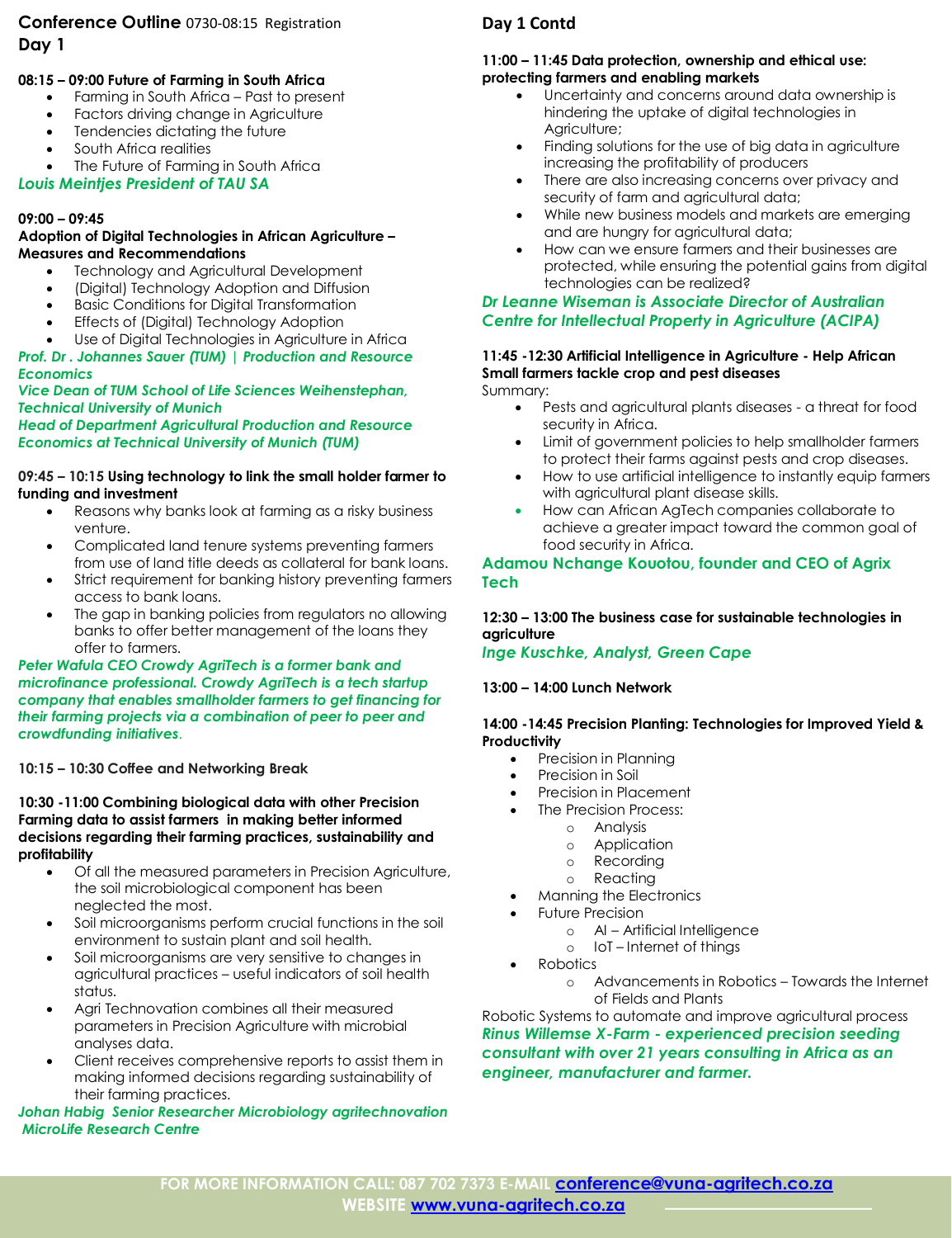## **Day 1 Contd**

### **14:45 – 15:30 Agriculture entrepreneurship in the fourth industrial revolution**

- Zooming in on the position of Africa
	- How we can capitalize on the technological revolution.
- Innovation and entrepreneurship on fostering social economic development in Africa

*Vanessa Kisowile Sahara Sparks tech-enthusiast, impactcatalyst, entrepreneur.*

### *15:30 -15:45 Coffee Network Break*

*15:45 -16:30* **The Future of Weed Management Representative from Bayer TBA**

**End of Day 1**

# **Day 2 -** 07:30-08:315Registration

**08:15 – 09:00** *The future of the Western Cape Agricultural sector in the context of the 4th Industrial Revolution*

*Mr Arie van Ravenswaay - Western Cape Government Assistant Director: Innovation, Technology Design and Transfer Technology Transfer Services*

### **09:00 – 09:45 EMERGING TECHNOLOGIES IN** *Agricultural and Biological Engineering*

- What is Agricultural and Biological Engineering (ABE) and how to apply it.
- Problems and opportunities presented by living things and the natural environment in agriculture.
- **Current & Future Trends**
- 1. Emerging technologies
- 2. Biotechnology applications in agricultural engineering,
- 3. Energy source engineering,
- 4. Food and bioprocess engineering,
- 5. Forest engineering, Hill land agriculture,
- 6. Human factors in engineering, Information and electrical technologies,
- 7. Irrigation and drainage engineering,
- 8. Micro irrigation engineering,
- 9. Nanotechnology applications in agricultural engineering, Natural resources engineering, Nursery and greenhouse engineering,

Potential of phytochemicals from agricultural and wild plants for human health.

### *Dr. Goyal (Distinguished speaker and Father of Irrigation Engineering in Puerto Rico)*

### **09: 45 – 10: 30 Mitigating Climate Change in Crop Farming using Precision Agriculture/ Technology**

- Contribution of current crop farming method to climate change
- Precision agriculture role in general planning efficiency by farmers and stakeholders
- Precision agriculture technology options for reducing climate change
- Adoption of precision agriculture by farmers

## *Jephias Dera*

*Principal Research Officer Department of Research & Specialist Services Ministry of Lands and Agriculture in Zimbabwe. Matopos Research Station*

# **Day 2 Contd**

### *10:30 – 10:45 Coffee Break*

**10:45 – 11:30 Digital Trends & Technologies that Are Impacting Agriculture and Farming**

### *Dawie Maree*

### *Head: Communication & Marketing | FNB Agriculture*

### **11:30 – 12:15 The Role of satellite imagery & sensors in Agriculture:**

- Application
- Limitations & Challenges
- Way Forward

### *Juan van Loggereneberg (Lead Scientist) and Team @ GeoFarm, a division of Geospace International*

### **12:15 – 12:30 Ultrasonic Sound used in drip irrigation line cleaning.**

- Challenges of cleaning drip irrigation pipes
	- o Clogging
- Chemical-free cleaning
- **Benefits**

#### Case Studies **Leon Lingnau Greendrum**

### **12:30 – 13:00 Developing climate-smart agriculture to face climate variability; Challenges and lessons learnt**

• Promoting food security with the climate-smart agriculture

*Nonhlanhla Joye is the founder of Umgibe Farming Organics 2017 SAG-SEED Award Winner Sustainable Agriculture Durban, South Africa. She is a social entrepreneur who is passionate about community development especially in the areas of agriculture and food security.*

### *13:00 -14:00 Lunch Network*

### **14:00 -14: 45 The impact of integrated agricultural research for development on food security among smallholder farmers of Southern Africa**

- What is **Integrated Agricultural Research for Development (IAR4D)?** This is an action research approach for investigating and facilitating the organisation of groups of stakeholders to innovate more effectively in response to changing complex agricultural and natural resources management contexts, in order to achieve developmental outcomes.
- IAR4D improved the quality of food dietary diversity and improved smallholders' coping strategies at household level, hence food security in areas where it was implemented compared to those it was not implemented in.
- Institutional links and mechanisms, joint analysis and reflective learning are critical to the operationalisation and effectiveness of IAR4D as a tool for improving food security among smallholder farmers in SSA.

### **Nothando Dunjana (M.Phil, BSc.) PhD Researche (Soil Physics and Soil Nutrition) School of Agricultural, Environmental and Earth Sciences University of KwaZulu Natal**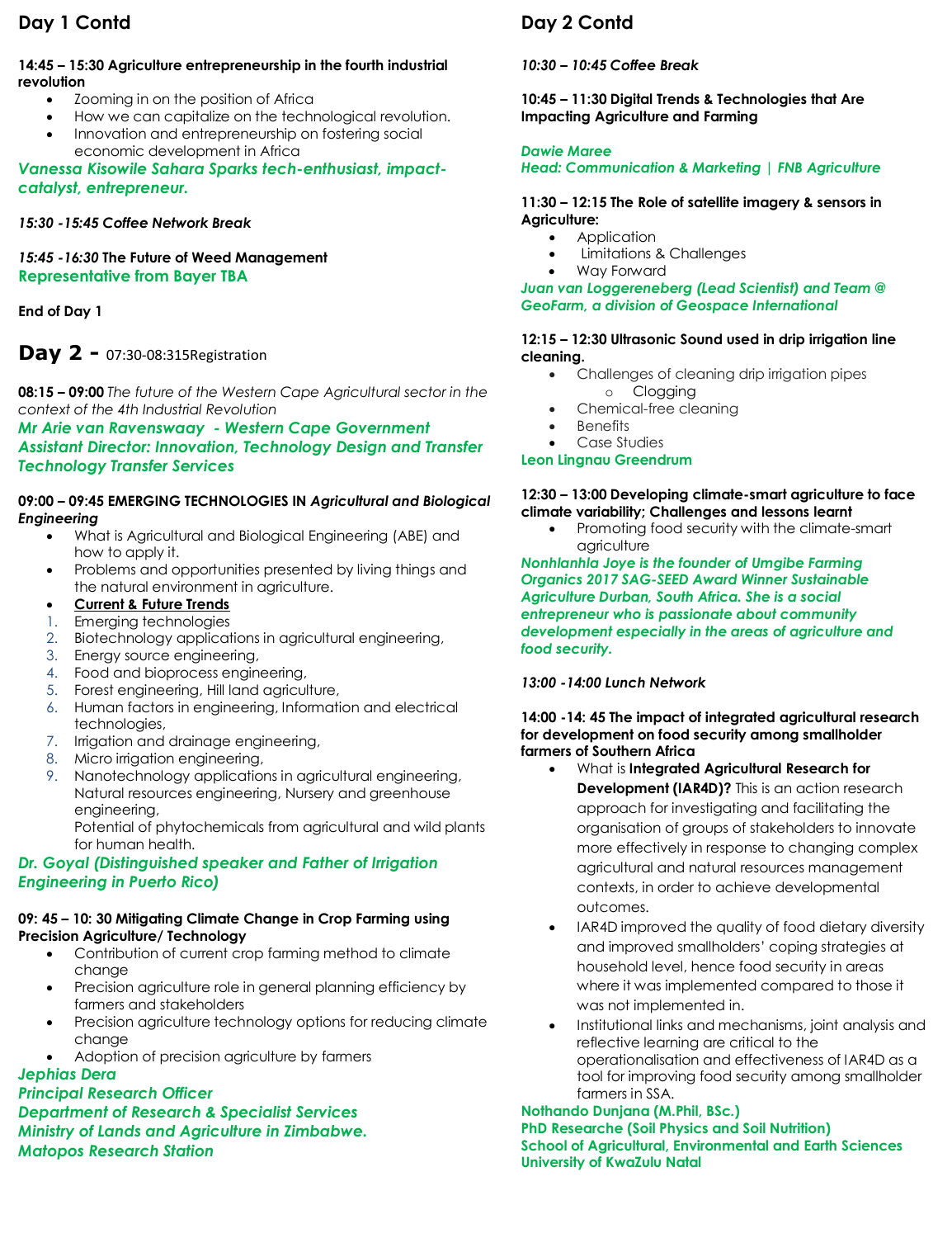#### Day 2 Contd

#### **14:45 – 15:30 Leveraging new technologies to prevent food loss in agriculture**

- Closing the loop: Recycling nutrients to agriculture
- The role that organic fertilizers and plant pest controls can play in preventing food loss in Agriculture
- How innovative technology is able to process food losses into these inputs.

*Roger* **Jaques CEO Waste to Food (PTY) LTD is an entrepreneur working in the fields of environmental services and sustainable development. His business** *Closing the Loop* **CC provides sustainable solutions for organic waste.** 

### **15:30 – 15:45 Coffee Network Break**

**15:45 -16:30 Confluence of Innovation - IoT, Data and AI (Case Study from** Africa's first Award winning AgriTech Company to combine IOT, Data analytics & AI to inform the Agri industry.

- How the adoption of IoT, predictive data and AI help improve operational planning and accelerate decision making
- Combining artificial intelligence (AI), Internet of Things (IoT), and predictive analytics with industry expertise and years of research aids stakeholders across the agriculture ecosystem in gaining insights into projected yields and potential problems, helping to enable better decisions.

*[Brian Bosire](http://brianbosire.com/)*

### *Co-founder & CEO ~ [UjuziKilimo](http://ujuzikilimo.com/)*

### *End of Day 2*

**Day 3**

#### *08:15 – 09:00 Global Post[harvest Loss Prevention: Fundamentals,](https://worldveg.tind.io/record/73168/files/eb0352.pdf)  Technologies, and Actors*

- This presentation provides an overview of the issue of postharvest loss in agriculture by exploring essential physical, technical, and social dimensions of postharvest supply chains and loss prevention methods globally.
- Tools & technologies for Reducing Postharvest Losses
- Packaging Technologies

### **Deirdre Holcroft PhD, Holcroft Postharvest Consulting, Board member of The Postharvest Education Foundation**

### **09:00 – 09:45 High-Precision GNSS for Agriculture- Case Study**

- The technology of Global Navigation Satellite System (GNSS) are capable for providing precise real time navigation and locating positions that are geo-referenced to the real world. A Case study of GNSS technology for provision of real time precise geospatial agricultural information.
	- The accuracy of GNSS allowed mapping of field boundaries, farm maps with precise acreage for field areas, calculated planted areas, and the distances measurement between areas of interest and areas planted per a crop
	- GNSS precision navigation in crop farming is very important for agricultural precise data collection, farm planning and management. Farmers can navigate to the areas of interest in a field. GNSS can be used for tractor guidance, yield mapping, crop scouting and fertilizer application. Aircraft pest control can use the technology to control pests without using farmers to guide them.
	- The GNSS data collection system integrated with Unmanned Aerial Vehicle data collection systems can provide real time precise agricultural geospatial information.

*Ms Basuti Gerty Bolo Head , GIS UNIT - Min of Agriculture Botswana*

### **Day 3 Contd**

### **09 : 45 – 10 : 30 Precision Agriculture Technologies in Citrus Aerobotics SA – Speaker TBA**

### **10 :30 – 10 :45 Coffee Break**

10 : 45 – 11 :15 **Leveraging Vertical farming for Sustainable agriculture and Food Security**

### **Josephine Favre, President of AAVF, Veronica Shangal i Aswani, VP**

**African Association for Vertical Farming- AAVF**

#### **11 : 15 – 12 : 15 Panel Discussion Recent Innovations with Aquaculture in Africa/ Advancing the Aquaculture Agenda in Africa**

- Commercial fish farming and Research in Africa
- Conducting Investigations and Development on new and upcoming aquaculture species
- Policy and Planning of their Fisheries and Aquaculture policy in Africa
- Developing Export Markets for African produced high value Seafood products
- Fish feed as another technology in the Aquaculture industry
- Production and market trends for the last 10 years and beyond: Africa and each region
- Gender perspective
- Environmental perspective
- the move towards intensification
- improved genetics
- remote monitoring systems
- aquaponics

### *Adrian Piers*

*Fisheries, Aquaculture and Environmental Consulting*

*Leslie Ter Morshuizen, CEO Aquaponics Innovations*

*John K. Walakira (PhD)* 

*Aquaculture Research and Development Center-Kajjansi, National Fisheries Resources Research Institute- National Agricultural* **Research Organization (***NARO)* 

### **12:15 – 13:00**

### **"Has technology enhanced the marketing of agriculture in Africa – if so what future trends you foresee? "**

- Impossible to secure production finance without bankable markets. Markets rarely provide bankable instruments such as letters of credit. This suggest that exporters increasingly make use of in country trade finance products. Technology options exist in this regard.
- Farmers on the African continent have very little institutional support in order to trade. Critically important to have an online market information service in order to service the needs of farmers that are aggregated in a region or in an industry. Trade needs to be aggregated in the supply chain in order to reduce transactional costs. The more farmers that participate in an aggregated supply chain the more specialist services can be made available to the individual farmers at vastly reduced costs.

### *Anton Scheepers Marketing Manager Agricultural & Industrial Marketing cc*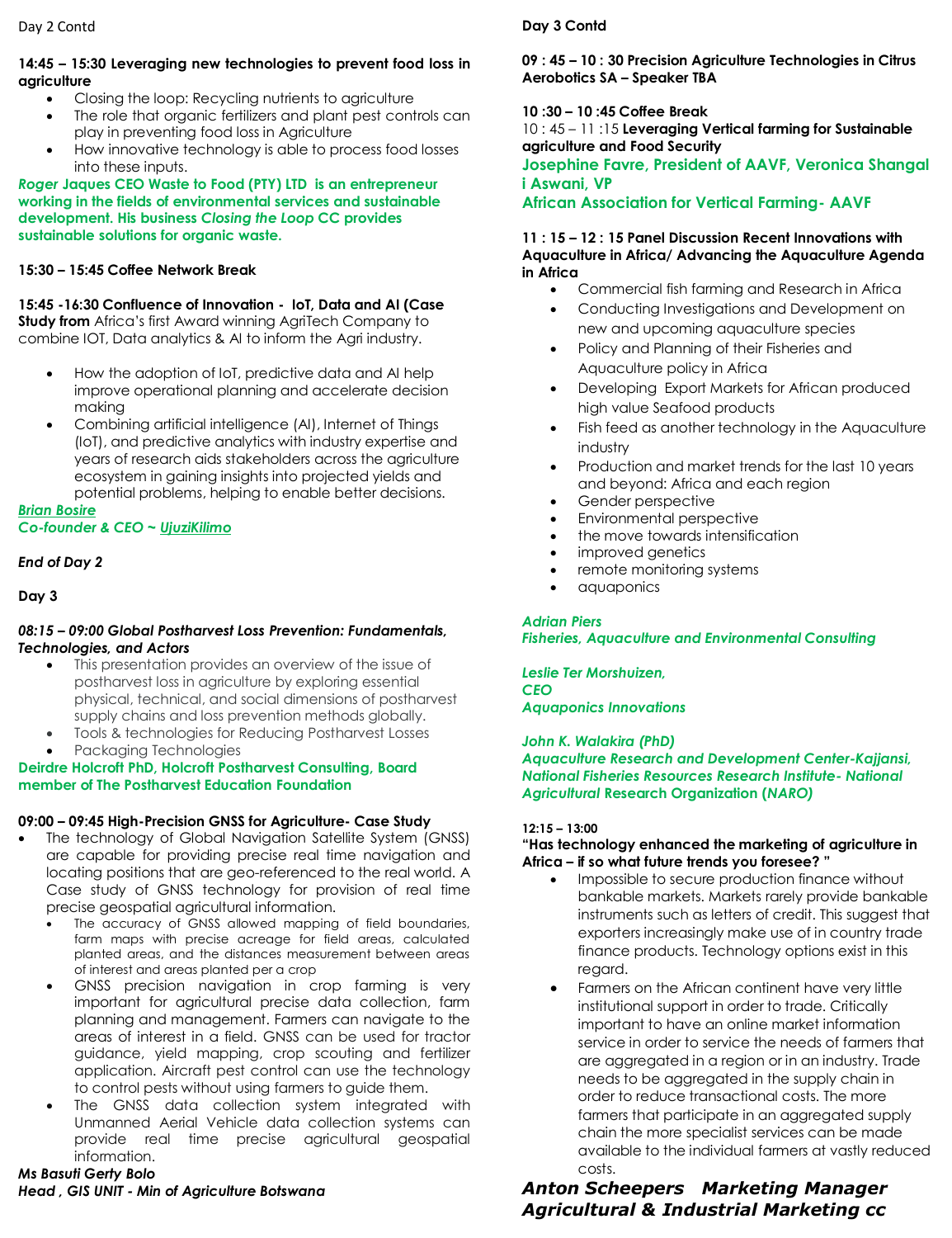### **Day 3 Contd**

#### **12:15 – 13:00 – Presentation Contd**

### **"Has technology enhanced the marketing of agriculture in Africa – if so what future trends you foresee? "**

- Increasing need for inhouse specialist marketing desk in order to source markets, expedite the trading process (example: Afritrade.Net). In this way it is easier to market the produce because of a greater offering to the supermarket as a basket supply as opposed to mono supply in single offerings. Finally, also the ability to develop a brand.
- Increasing need for novice exporters (emergent farmers) to align themselves with strategic partners in sophisticated, mature and relevant supply chains in order to export. For example, South African meat exporters must be able to slaughter at a ZA abattoir that they cannot afford themselves, but would outsource to. The outsourced export competency then takes over the sophisticated processes of exports on behalf of the farmers. It is proposed that such an export competency be achieved on a retainer basis in the medium and at least on the short-term basis in order to ensure that the export process is properly adhered to in order to reduce producers as well as buyer risk.
- The supply chain is operated in an African currency as opposed to US Dollars and that brokers are removed from the process. Africa needs to own its own supply chains with intelligent ICT solutions. Some examples will be tabled at the conference. Note well African transaction costs are some of the highest in the world. As a result of this one cannot afford to outsource literally every activity in the supply chain, hence the proposal to make use of outsourced experts. These experts operate in African currency and can assist clusters of farmers to export in and from the continent. In this way market penetration activity is focused, dedicated and efficient. There is in this process also serious direct accountability to the supply chain as well as the exporters and the importers. Where such activities are completely outsourced to agents and brokers farmers are subjected to time delays as wells as being played off against other exporters be it from Africa or elsewhere in the globe.

### *Anton Scheepers Marketing Manager Agricultural & Industrial Marketing cc*

### *1300 -14:00 Lunch Network*

### **14:00 – 17:00 Workshop A - Introduction to digital soil mapping seminar. (SACNASP accredited for CPD points)**

Attendees will be empowered to:

- Choose the correct mapping approach for their needs
- Interpret a soil map for various uses.
- Access and use different co-variates used in soil mapping
- Access and use the available soil resources in SA
- Create their own soil profile database

Topics of this one and a half day seminar will include:

- Discover the use of soil mapping
- Overview of different soil mapping methods
- Using satellite imagery and digital elevation models in soil mapping
- Using South African Soil Resources
- Building a soil profile database

### *Dr George Van Zijl*

*George boasts 8 years of experience as a soil scientist. He created a digital soil mapping protocol for Southern Africa and is regarded as the leading digital soil mapper in South Africa. He has also lead projects on soil erosion mitigation, soil and land capability studies, soil surveys for irrigation and forestry production. Outside of South Africa, George has conducted projects in Mozambique, Lesotho and Namibia. Amongst others his skills include digital soil mapping, soil erosion, soil survey terrain analysis and GIS.*

### *Workshop B*

### **The complexity of agricultural efficiency improvements and water scarcity**

Workshop description: Agricultural irrigation alone accounts for 73% of total water withdrawals and 86% of total consumptive use globally. In arid and semi-arid regions, irrigation is the dominant water user accounting for more than 95% of total withdrawals. As such, addressing water use in this sector is a critical factor for ensuring water security.

This workshop aims to explore the complexities of agricultural efficiency improvements as a tool to address water scarcity and to improve understanding of what science, policy and engagement approaches can help ensure delivery of intended outcomes.

### **17:00 End of Conference**